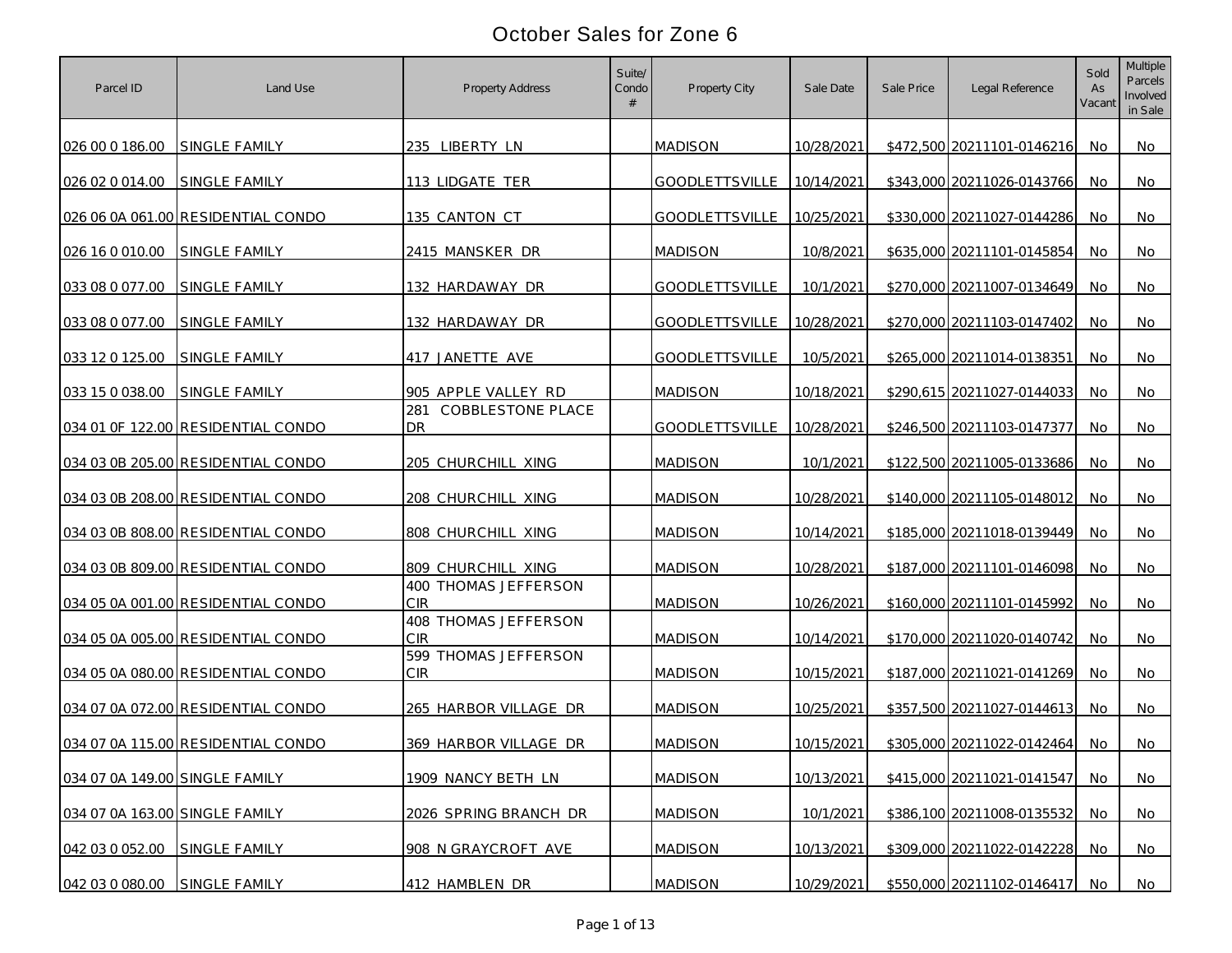| Parcel ID                      | Land Use                           | Property Address        | Suite/<br>Condo<br># | Property City  | Sale Date  | Sale Price | Legal Reference            | Sold<br>As<br>Vacant | Multiple<br>Parcels<br>Involved<br>in Sale |
|--------------------------------|------------------------------------|-------------------------|----------------------|----------------|------------|------------|----------------------------|----------------------|--------------------------------------------|
| 042 07 0 088.00                | <b>SINGLE FAMILY</b>               | 624 RONNIE RD           |                      | <b>MADISON</b> | 10/20/2021 |            | \$485,000 20211025-0143165 | No.                  | No                                         |
| 042 07 0A 169.00 SINGLE FAMILY |                                    | 1404 SIXPENCE PL        |                      | <b>MADISON</b> | 10/15/2021 |            | \$135,000 20211201-0159180 | No                   | No                                         |
| 042 07 0A 169.00 SINGLE FAMILY |                                    | 1404 SIXPENCE PL        |                      | <b>MADISON</b> | 10/15/2021 |            | \$80,000 20211116-0152622  | No                   | No                                         |
| 042 08 0 174.00                | SINGLE FAMILY                      | 1541 HERITAGE VIEW BLVD |                      | <b>MADISON</b> | 10/27/2021 |            | \$271,400 20211104-0147782 | No                   | No                                         |
| 042 11 0 106.00                | <b>SINGLE FAMILY</b>               | 528 RONNIE RD           |                      | <b>MADISON</b> | 10/28/2021 |            | \$340,000 20211101-0145892 | No                   | No                                         |
|                                | 042 11 0B 079.00 RESIDENTIAL CONDO | 708 NEW PROVIDENCE LN   |                      | <b>MADISON</b> | 10/11/2021 |            | \$195,000 20211020-0140862 | No                   | No                                         |
| 042 12 0 014.00                | <b>SINGLE FAMILY</b>               | 216 WALKER TER          |                      | <b>MADISON</b> | 10/25/2021 |            | \$301,100 20211028-0145140 | No                   | No                                         |
| 042 12 0 043 00                | SINGLE FAMILY                      | 510 CHARLES DR          |                      | <b>MADISON</b> | 10/7/2021  |            | \$316,000 20211012-0136979 | No.                  | No                                         |
| 042 12 0 084.00                | <b>DUPLEX</b>                      | 403 WILLIAMS AVE        |                      | <b>MADISON</b> | 10/1/2021  |            | \$285,000 20211006-0134507 | No                   | No                                         |
| 042 16 0 112.00                | <b>SINGLE FAMILY</b>               | 317 LINDA LN            |                      | <b>MADISON</b> | 10/5/2021  |            | \$800,000 20211011-0136404 | No.                  | No                                         |
| 042 16 0 113.00                | <b>SINGLE FAMILY</b>               | 202 DONNA DR            |                      | <b>MADISON</b> | 10/5/2021  |            | \$200,000 20211008-0135674 | No.                  | No                                         |
| 042 16 0 125.00                | <b>SINGLE FAMILY</b>               | 209 DONNA DR            |                      | <b>MADISON</b> | 10/4/2021  |            | \$700,000 20211008-0135690 | No.                  | No                                         |
| 043 01 0 255.00                | SINGLE FAMILY                      | 816 REDFERN CT          |                      | <b>MADISON</b> | 10/21/2021 |            | \$350,000 20211029-0145365 | No.                  | No                                         |
| 043 02 0 127.00                | SINGLE FAMILY                      | 1119 A SNOW AVE         |                      | <b>MADISON</b> | 10/19/2021 |            | \$399,900 20211021-0141531 | No.                  | No                                         |
| 043 02 0 128.00                | <b>SINGLE FAMILY</b>               | 1119 B SNOW AVE         |                      | <b>MADISON</b> | 10/22/2021 |            | \$409,000 20211027-0144391 | No                   | No                                         |
| 043 02 0 131.00                | <b>SINGLE FAMILY</b>               | 1119 E SNOW AVE         |                      | <b>MADISON</b> | 10/27/2021 |            | \$395,000 20211029-0145514 | No.                  | No                                         |
|                                | 043 02 0A 145.00 RESIDENTIAL CONDO | 145 CEDARWOOD LN        |                      | <b>MADISON</b> | 10/26/2021 |            | \$202,300 20211105-0148301 | No.                  | No                                         |
| 043 05 0 106.00                | SINGLE FAMILY                      | 710 BIXLER AVE          |                      | <b>MADISON</b> | 10/15/2021 |            | \$191,000 20211022-0142497 | No.                  | No                                         |
| 043 05 0 106.00                | SINGLE FAMILY                      | 710 BIXLER AVE          |                      | <b>MADISON</b> | 10/15/2021 |            | \$204,900 20210290-0145632 | No.                  | No                                         |
| 043 06 0 099.00                | SINGLE FAMILY                      | 302 NIX DR              |                      | <b>MADISON</b> | 10/22/2021 |            | \$350,000 20211213-0164558 | No                   | <b>No</b>                                  |
| 043 07 0 046.00                | SINGLE FAMILY                      | 304 MYATT DR            |                      | <b>MADISON</b> | 10/6/2021  |            | \$180,000 20211011-0136388 | No                   | No                                         |
| 043 10 0 109.00 DUPLEX         |                                    | 169 SCALF DR            |                      | <b>MADISON</b> | 10/12/2021 |            | \$150,000 20211020-0140658 | No                   | No                                         |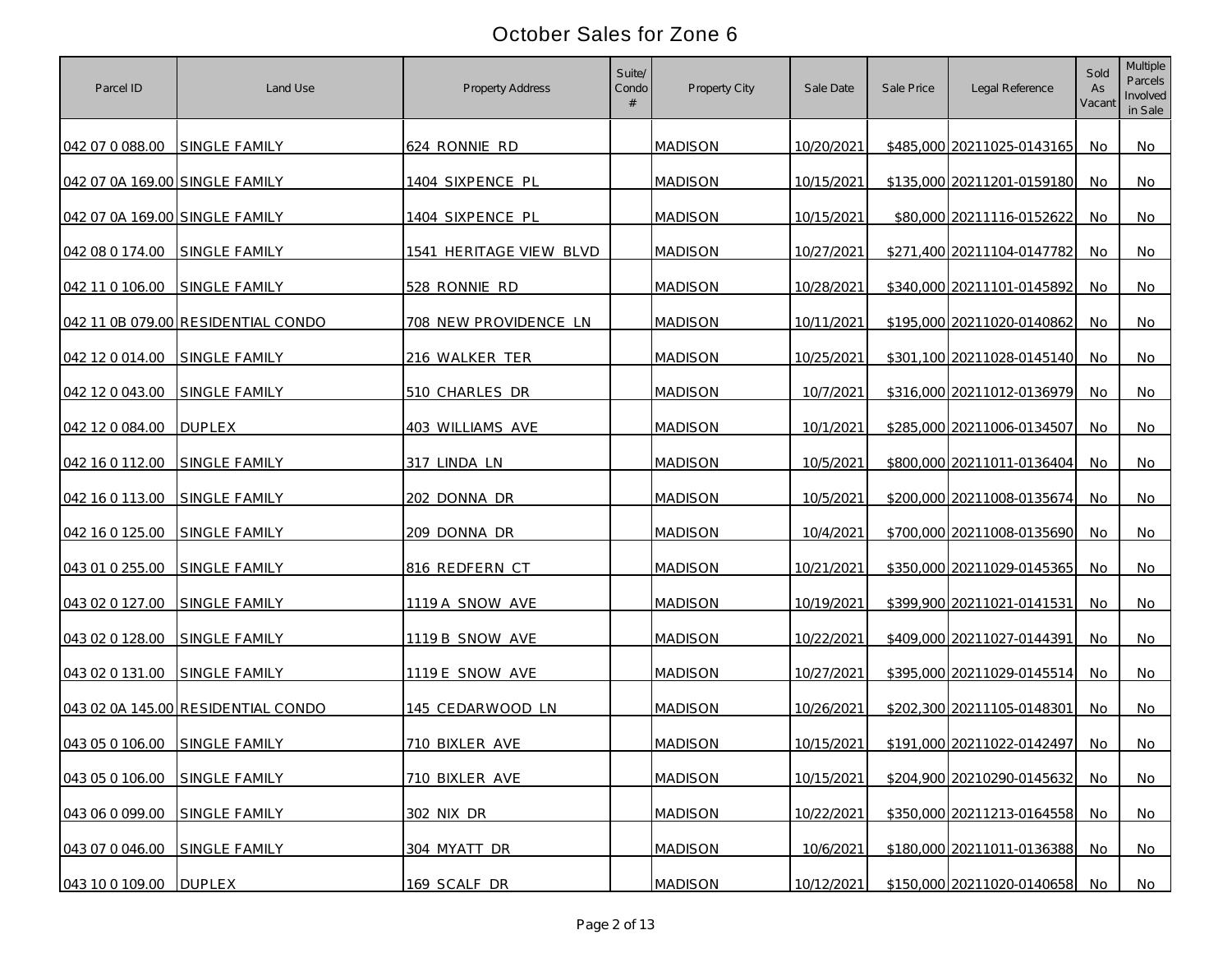| Parcel ID                      | Land Use                                    | Property Address      | Suite/<br>Condo | Property City      | Sale Date  | Sale Price | Legal Reference            | Sold<br>As<br>Vacant | Multiple<br>Parcels<br>Involved<br>in Sale |
|--------------------------------|---------------------------------------------|-----------------------|-----------------|--------------------|------------|------------|----------------------------|----------------------|--------------------------------------------|
|                                | 043 10 0A 025.00 RESIDENTIAL CONDO          | 555 N DUPONT AVE      |                 | A-5 MADISON        | 10/9/2021  |            | \$104,900 20211015-0120028 | No                   | No                                         |
|                                | 043 10 0A 048.00 RESIDENTIAL CONDO          | 555 N DUPONT AVE      |                 | C-61 MADISON       | 10/20/2021 |            | \$120,000 20211026-0143767 | No                   | No                                         |
| 043 13 0 363.00                | SINGLE FAMILY                               | 244 ELM ST            |                 | <b>MADISON</b>     | 10/5/2021  |            | \$215,000 20211015-0139014 | No                   | No                                         |
|                                | 043 13 0A 010.00 RESIDENTIAL CONDO          | 323 FOREST PARK RD    |                 | 1-10 MADISON       | 10/19/2021 |            | \$57,000 20211021-0141676  | No                   | No                                         |
|                                | 043 13 0A 010.00 RESIDENTIAL CONDO          | 323 FOREST PARK RD    |                 | 1-10 MADISON       | 10/19/2021 |            | \$65,000 20211026-0143912  | No                   | No                                         |
| 043 15 0 074.00                | <b>SINGLE FAMILY</b>                        | 310 FARRIS AVE        |                 | <b>MADISON</b>     | 10/22/2021 |            | \$158,000 20211101-0145885 | No                   | No                                         |
| 043 16 0 129.00                | <b>MOBILE HOME</b>                          | 1222 BUBBLING WELL RD |                 | <b>MADISON</b>     | 10/20/2021 |            | \$33,000 20211027-0144278  | No                   | No                                         |
| 051 03 0 140.00                | SINGLE FAMILY                               | 418 BARBARA DR        |                 | <b>MADISON</b>     | 10/22/2021 |            | \$425,000 20220105-0001810 | No.                  | No                                         |
|                                | 051 10 0B 018.00 RESIDENTIAL CONDO          | 137 ELLINGTON PL      |                 | <b>MADISON</b>     | 10/7/2021  |            | \$180,000 20211015-0138878 | No                   | No                                         |
| 051 12 0 050.00                | <b>SINGLE FAMILY</b>                        | 1305 CORELAND DR      |                 | <b>MADISON</b>     | 10/13/2021 |            | \$343,500 20211021-0141348 | No.                  | No                                         |
|                                | 051 14 0B 012.00 RESIDENTIAL CONDO          | 726 INSPIRATION BLVD  |                 | <b>MADISON</b>     | 10/5/2021  |            | \$465,000 20211020-0140875 | No.                  | No                                         |
|                                | 051 15 0A 009.00 RESIDENTIAL CONDO          | 420 WALTON LN         |                 | <b>B-9 MADISON</b> | 10/18/2021 |            | \$130,000 20211020-0140791 | No.                  | No                                         |
|                                | 051 15 0A 030.00 RESIDENTIAL CONDO          | 420 WALTON LN         |                 | G-30 MADISON       | 10/7/2021  |            | \$155,000 20211115-0151367 | No                   | No                                         |
|                                | 051 15 0A 037.00 RESIDENTIAL CONDO          | 420 WALTON LN         |                 | J-37 MADISON       | 10/26/2021 |            | \$110,000 20211028-0144863 | No                   | No                                         |
| 051 15 OC 021.00 SINGLE FAMILY |                                             | 1520 BEAUS WAY        |                 | <b>MADISON</b>     | 10/23/2021 |            | \$334,400 20211112-0150766 | No                   | No                                         |
| 052 01 0 079.00                | SINGLE FAMILY                               | 160 HARRINGTON AVE    |                 | <b>MADISON</b>     | 10/8/2021  |            | \$247,000 20211013-0137735 | No                   | No                                         |
| 052 01 0 096.00                | <b>SINGLE FAMILY</b>                        | 332 HARRINGTON AVE    |                 | <b>MADISON</b>     | 10/11/2021 |            | \$262,000 20211018-0139399 | No.                  | No                                         |
| 052 01 0 099.00                | SINGLE FAMILY                               | 343 NEELYS BEND RD    |                 | <b>MADISON</b>     | 10/1/2021  |            | \$295,000 20211004-0132803 | No.                  | No                                         |
| 052 01 0 162.00                | DORMITORY/BOARDING HOUSE 541 NEELYS BEND RD |                       |                 | <b>MADISON</b>     | 10/18/2021 |            | \$770,000 20211027-0144497 | No.                  | No                                         |
| 052 01 0 247.00                | <b>DUPLEX</b>                               | 775 OAKDELL AVE       |                 | <b>MADISON</b>     | 10/12/2021 |            | \$405,000 20211022-0142168 | No                   | Yes                                        |
| 052 02 0 012.00                | SINGLE FAMILY                               | 444 LANIER DR         |                 | <b>MADISON</b>     | 10/8/2021  |            | \$150,000 20211014-0138131 | <b>No</b>            | No                                         |
| 052 02 0 015.00 SINGLE FAMILY  |                                             | 430 LANIER DR         |                 | <b>MADISON</b>     | 10/19/2021 |            | \$210,000 20211021-0141537 | No                   | No                                         |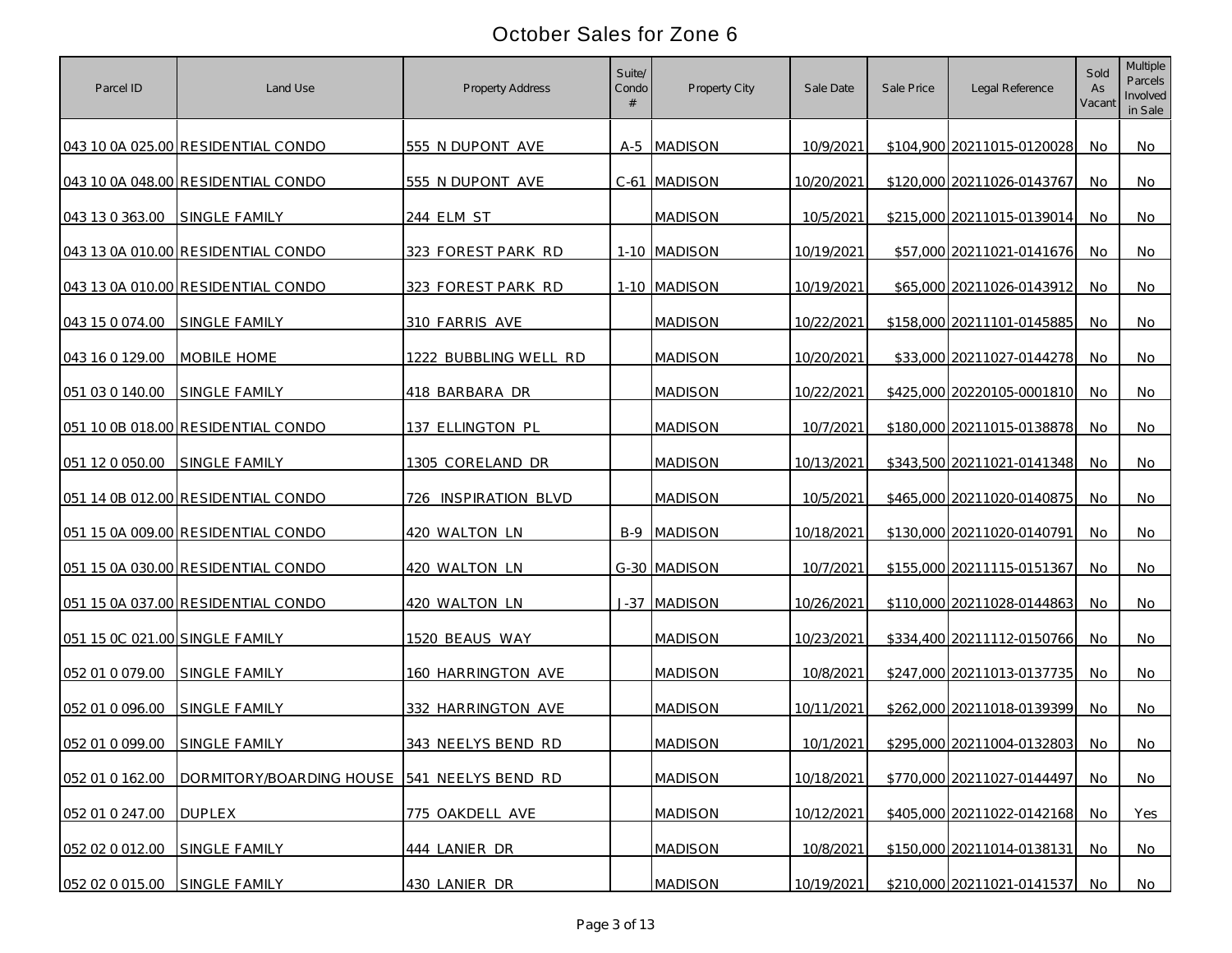| Parcel ID                      | Land Use                           | Property Address                       | Suite/<br>Condo<br># | Property City  | Sale Date  | Sale Price | Legal Reference            | Sold<br>As<br>Vacant | Multiple<br>Parcels<br>Involved<br>in Sale |
|--------------------------------|------------------------------------|----------------------------------------|----------------------|----------------|------------|------------|----------------------------|----------------------|--------------------------------------------|
| 052 02 0 191.00                | SINGLE FAMILY                      | 709 NEELYS BEND RD                     |                      | <b>MADISON</b> | 10/15/2021 |            | \$190,000 20211018-0139740 | No.                  | No                                         |
| 052 02 0 271.00                | <b>DUPLEX</b>                      | 704 NEELYS BEND RD                     |                      | <b>MADISON</b> | 10/8/2021  |            | \$385,000 20211014-0138280 | No                   | No                                         |
| 052 03 0 169.00                | SINGLE FAMILY                      | 608 KINSEY BLVD                        |                      | <b>MADISON</b> | 10/7/2021  |            | \$260,000 20211109-0149572 | No                   | No                                         |
| 052 03 0 169.00                | SINGLE FAMILY                      | 608 KINSEY BLVD                        |                      | <b>MADISON</b> | 10/14/2021 |            | \$305,100 20211116-0152621 | No                   | No                                         |
| 052 05 0 030.00                | <b>DUPLEX</b>                      | 779 OAKDELL AVE                        |                      | <b>MADISON</b> | 10/12/2021 |            | \$405,000 20211022-0142168 | No                   | Yes                                        |
| 052 06 0 030.00                | SINGLE FAMILY                      | 809 BERWICK TRL                        |                      | <b>MADISON</b> | 10/13/2021 |            | \$605,000 20211018-0139888 | No                   | No                                         |
| 052 08 0 030.00                | SINGLE FAMILY                      | 1213 SHAWNEE RD                        |                      | <b>MADISON</b> | 10/19/2021 |            | \$326,800 20211022-0142092 | No                   | No                                         |
| 052 08 0 179.00                | ZERO LOT LINE                      | 1531 MEADOW BEND DR                    |                      | <b>MADISON</b> | 10/14/2021 |            | \$160,000 20211018-0139365 | No.                  | No                                         |
| 052 08 0A 163.00 SINGLE FAMILY |                                    | 1605 WYNNHAVEN CT                      |                      | <b>MADISON</b> | 10/12/2021 |            | \$275,000 20211015-0138744 | No                   | No                                         |
| 052 08 0A 194.00 SINGLE FAMILY |                                    | 1400 PELLICAN PT                       |                      | <b>MADISON</b> | 10/1/2021  |            | \$287,000 20211011-0136087 | No.                  | No                                         |
| 052 08 0A 243.00 SINGLE FAMILY |                                    | 1108 SEAGROVE PT                       |                      | <b>MADISON</b> | 10/13/2021 |            | \$271,000 20211018-0139220 | No.                  | No                                         |
| 052 08 0A 295.00 SINGLE FAMILY |                                    | 1145 SHAWNEE TRCE                      |                      | <b>MADISON</b> | 10/28/2021 |            | \$305,000 20211112-0151117 | No.                  | No                                         |
| 052 09 0 196.00                | <b>DUPLEX</b>                      | 1134 FERNBANK DR                       |                      | <b>MADISON</b> | 10/13/2021 |            | \$276,500 20211020-0140849 | No                   | No                                         |
| 052 09 0 197.00                | <b>DUPLEX</b>                      | 1136 FERNBANK DR                       |                      | <b>MADISON</b> | 10/13/2021 |            | \$276,500 20211020-0140854 | No                   | No                                         |
| 052 12 0 076.00                | SINGLE FAMILY                      | 639 CANTON PASS                        |                      | <b>MADISON</b> | 10/8/2021  |            | \$282,000 20211013-0137758 | No                   | No                                         |
| 052 12 0 093.00                | VACANT RESIDENTIAL LAND            | 1206 APACHE LN                         |                      | <b>MADISON</b> | 10/19/2021 |            | \$100,000 20211025-0142665 | <b>Yes</b>           | No                                         |
| 052 16 0 107.00                | SINGLE FAMILY                      | 704 EVERGREEN TRL                      |                      | <b>MADISON</b> | 10/28/2021 |            | \$183,000 20211101-0145986 | No.                  | No                                         |
|                                | 052 16 0A 077.00 RESIDENTIAL CONDO | 1301 NEELYS BEND RD                    | 77                   | <b>MADISON</b> | 10/28/2021 |            | \$125,000 20211105-0148430 | No.                  | No                                         |
| 053 05 0A 022.00 SINGLE FAMILY |                                    | 906 CHEYENNE TRACE CT                  |                      | <b>MADISON</b> | 10/20/2021 |            | \$283,900 20211025-0143367 | No.                  | No                                         |
| 053 09 0A 007.00 ZERO LOT LINE |                                    | 1420 E CEDAR LN                        |                      | <b>MADISON</b> | 10/26/2021 |            | \$220,000 20211105-0147961 | No                   | <b>No</b>                                  |
| 053 09 0B 001.00 SINGLE FAMILY |                                    | 1600 CUMBERLAND STATION<br><b>BLVD</b> |                      | <b>MADISON</b> | 10/20/2021 |            | \$327,564 20211025-0142961 | No                   | No                                         |
| 053 09 0B 178.00 SINGLE FAMILY |                                    | 1025 PAWNEE TRL                        |                      | <b>MADISON</b> | 10/18/2021 |            | \$350,000 20211022-0142453 | <b>No</b>            | No                                         |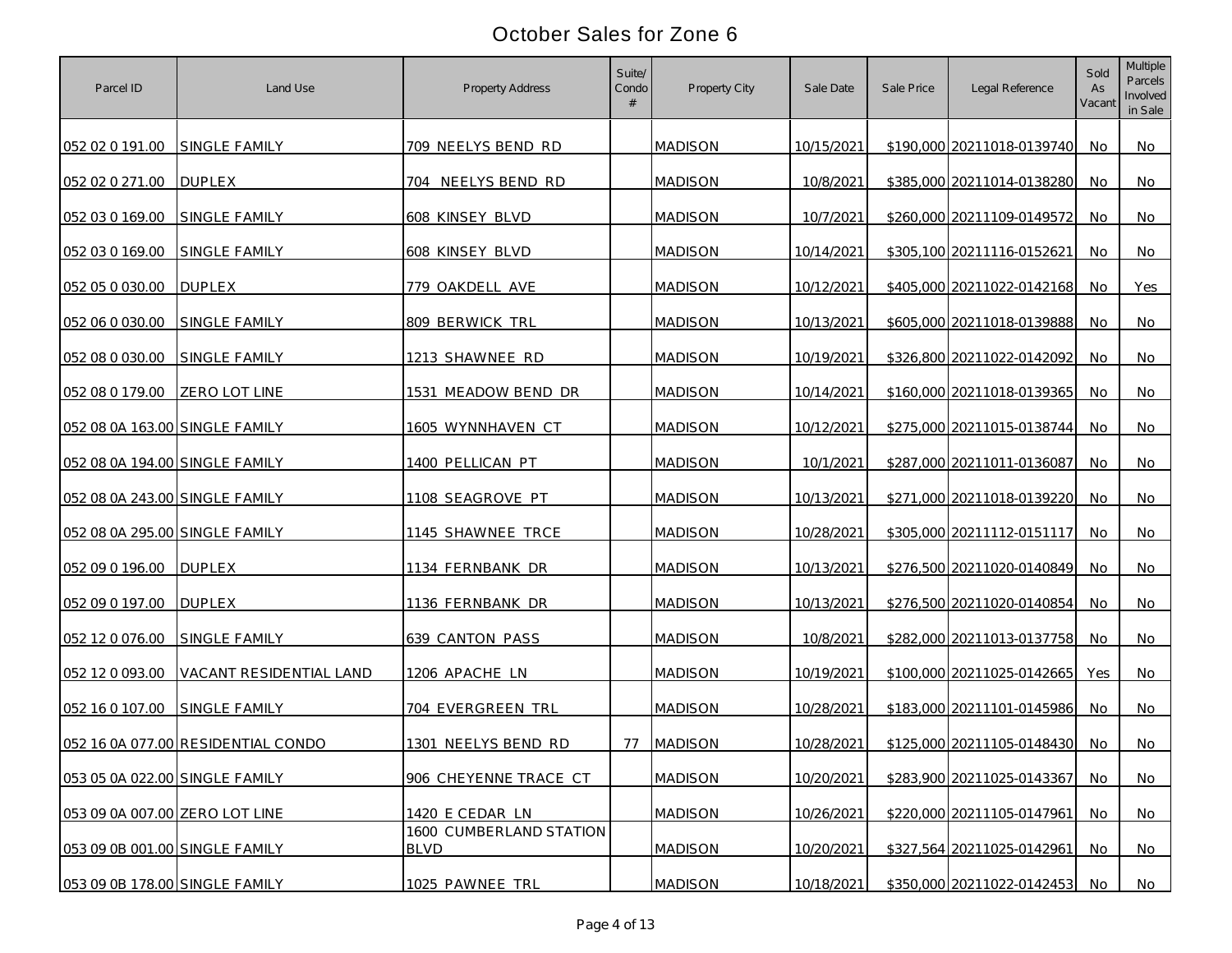| Parcel ID                      | Land Use                           | Property Address       | Suite/<br>Condo | Property City  | Sale Date  | Sale Price | Legal Reference            | Sold<br>As<br>Vacant | Multiple<br>Parcels<br>Involved<br>in Sale |
|--------------------------------|------------------------------------|------------------------|-----------------|----------------|------------|------------|----------------------------|----------------------|--------------------------------------------|
| 053 09 0B 181.00 SINGLE FAMILY |                                    | 1013 PAWNEE TRL        |                 | <b>MADISON</b> | 10/13/2021 |            | \$309,450 20211027-0144230 | No                   | No                                         |
| 053 14 0 105.00                | VACANT RESIDENTIAL LAND            | O PAWNEE TRL           |                 | <b>MADISON</b> | 10/8/2021  |            | \$720,000 20211014-0138375 | Yes                  | Yes                                        |
| 053 14 0 106.00                | SINGLE FAMILY                      | 1427 PAWNEE TRL        |                 | <b>MADISON</b> | 10/8/2021  |            | \$720,000 20211014-0138375 | No                   | Yes                                        |
| 053 14 0 107.00                | VACANT RESIDENTIAL LAND            | 0 PAWNEE TRL           |                 | <b>MADISON</b> | 10/8/2021  |            | \$720,000 20211014-0138375 | Yes                  | Yes                                        |
| 053 14 0 140.00                | SINGLE FAMILY                      | 1407 OCOEE TRL         |                 | <b>MADISON</b> | 10/14/2021 |            | \$300,000 20211014-0138305 | No                   | No                                         |
|                                | 060 00 0A 012.00 RESIDENTIAL CONDO | 727<br>ARBOR TRACE CIR |                 | NASHVILLE      | 10/12/2021 |            | \$415,000 20211018-0139580 | No.                  | No                                         |
| 060 07 0 136.00                | <b>SINGLE FAMILY</b>               | 2923 HILLHURST DR      |                 | NASHVILLE      | 10/27/2021 |            | \$345,000 20211103-0147353 | No.                  | No                                         |
|                                | 060 11 0B 040.00 RESIDENTIAL CONDO | 785 COTTAGE PARK DR    |                 | NASHVILLE      | 10/1/2021  |            | \$380,000 20211004-0132730 | No                   | No                                         |
| 060 12 0 021 00                | SINGLE FAMILY                      | 2902 MORNINGSIDE DR    |                 | NASHVILLE      | 10/19/2021 |            | \$175,000 20211022-0142157 | No                   | No                                         |
| 060 12 0 182.00                | <b>DUPLEX</b>                      | 225 WHITNEY PARK DR    |                 | NASHVILLE      | 10/15/2021 |            | \$355,000 20211020-0140678 | No.                  | No                                         |
| 060 12 0 225.00                | ZERO LOT LINE                      | 3011 CONVISER DR       |                 | NASHVILLE      | 10/14/2021 |            | \$210,000 20211015-0138979 | No.                  | No                                         |
| 060 16 0 076.00                | SINGLE FAMILY                      | 2712 BRUNSWICK DR      |                 | NASHVILLE      | 10/1/2021  |            | \$355,000 20211008-0135706 | No.                  | No                                         |
| 060 16 0 205.00                | SINGLE FAMILY                      | 2804 OAKWOOD AVE       |                 | NASHVILLE      | 10/25/2021 |            | \$369,900 20211109-0149452 | No                   | No                                         |
| 061 02 0 014.00                | SINGLE FAMILY                      | 4503 HELMWOOD DR       |                 | NASHVILLE      | 10/28/2021 |            | \$485,000 20211101-0145966 | No                   | No                                         |
| 061 03 0 117.00                | <b>SINGLE FAMILY</b>               | 908 SOLLEY DR          |                 | NASHVILLE      | 10/12/2021 |            | \$450,000 20211018-0139650 | No                   | No                                         |
| 061 03 0 117.00                | SINGLE FAMILY                      | 908 SOLLEY DR          |                 | NASHVILLE      | 10/12/2021 |            | \$459,900 20211018-0139651 | No                   | No                                         |
| 061 04 0 020.00                | <b>SINGLE FAMILY</b>               | 4903 RUSKIN AVE        |                 | NASHVILLE      | 10/28/2021 |            | \$500,000 20211101-0146082 | No                   | No                                         |
| 061 04 0 054.00                | SINGLE FAMILY                      | 4903 LOG CABIN RD      |                 | NASHVILLE      | 10/4/2021  |            | \$475,000 20211013-0137384 | No                   | No                                         |
| 061 06 0 137.00                | VACANT RESIDENTIAL LAND            | 0 MAPLEWOOD LN         |                 | NASHVILLE      | 10/28/2021 |            | \$10,000 20211101-0146078  | Yes                  | No                                         |
| 061 07 0 072.00                | <b>DUPLEX</b>                      | 1105 RICHMOND DR       |                 | NASHVILLE      | 10/7/2021  |            | \$560,000 20210011-0136448 | No                   | <b>No</b>                                  |
| 061 07 0 144.00                | SINGLE FAMILY                      | 814 GWYNN DR           |                 | NASHVILLE      | 10/1/2021  |            | \$350,000 20211006-0134485 | No.                  | No                                         |
| 061 08 0 174.00                | SINGLE FAMILY                      | 1215 KENWOOD DR        |                 | NASHVILLE      | 10/26/2021 |            | \$389,900 20211028-0144860 | No                   | No                                         |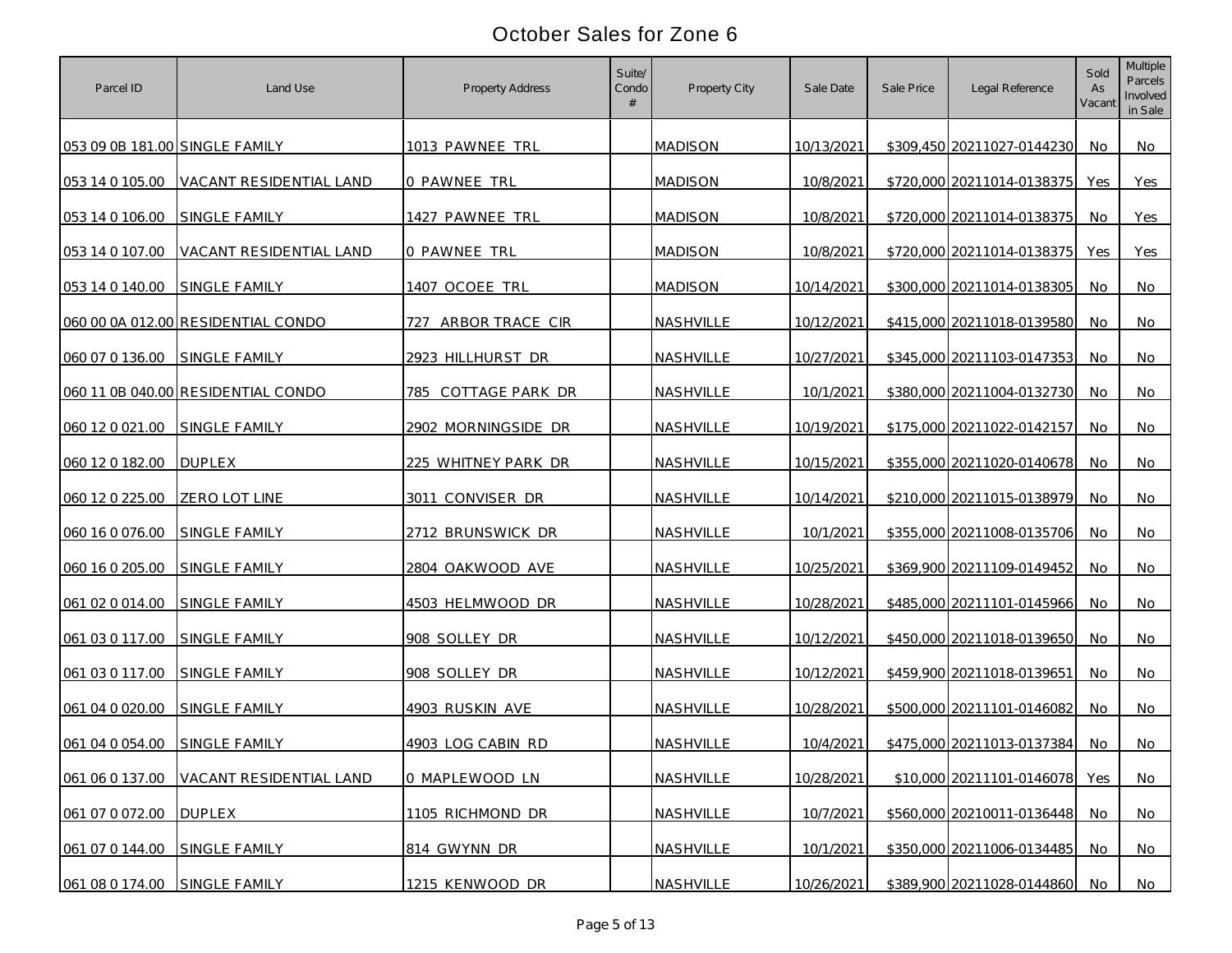| Parcel ID                     | Land Use                           | Property Address       | Suite/<br>Condo | Property City    | Sale Date  | Sale Price | Legal Reference            | Sold<br>As<br>Vacant | Multiple<br>Parcels<br>Involved<br>in Sale |
|-------------------------------|------------------------------------|------------------------|-----------------|------------------|------------|------------|----------------------------|----------------------|--------------------------------------------|
| 061 11 0 018.00               | <b>SINGLE FAMILY</b>               | 917 MATTHEWS AVE       |                 | <b>NASHVILLE</b> | 10/26/2021 |            | \$410,000 20211101-0145863 | No                   | No                                         |
| 061 11 0 024.00               | SINGLE FAMILY                      | 900 MATTHEWS AVE       |                 | NASHVILLE        | 10/12/2021 |            | \$289,900 20211015-0139199 | No.                  | No                                         |
| 061 11 0 167.00               | <b>DUPLEX</b>                      | 1013 CURDWOOD BLVD     |                 | NASHVILLE        | 10/12/2021 |            | \$261,000 20211026-0143559 | No                   | No                                         |
| 061 11 0 184.00               | SINGLE FAMILY                      | 1121 EASTDALE AVE      |                 | NASHVILLE        | 10/4/2021  |            | \$737,000 20211013-0137404 | No                   | No                                         |
| 061 11 0 208.00               | <b>DUPLEX</b>                      | 1113 RIVERWOOD DR      |                 | NASHVILLE        | 10/29/2021 |            | \$865,000 20220103-0000643 | No.                  | No                                         |
| 061 11 0 223.00               | SINGLE FAMILY                      | 1118 RIVERWOOD DR      |                 | NASHVILLE        | 10/29/2021 |            | \$301,129 20211109-0149648 | No.                  | No                                         |
| 061 11 0 223.00               | SINGLE FAMILY                      | 1118 RIVERWOOD DR      |                 | NASHVILLE        | 10/29/2021 |            | \$258,000 20211103-0147319 | No.                  | No                                         |
| 061 15 0 252.00               | SINGLE FAMILY                      | 1306 NORVEL AVE        |                 | NASHVILLE        | 10/6/2021  |            | \$300,000 20211008-0135742 | No.                  | No                                         |
| 061 15 0 404.00               | SINGLE FAMILY                      | 3909 BAXTER AVE        |                 | NASHVILLE        | 10/13/2021 |            | \$489,000 20211020-0140841 | No.                  | No                                         |
| 061 16 0 037.00               | <b>SINGLE FAMILY</b>               | 1314 RIVERWOOD DR      |                 | NASHVILLE        | 10/1/2021  |            | \$775,000 20211004-0133386 | No.                  | No.                                        |
| 063 00 0 071.00               | SINGLE FAMILY                      | 1639 PAWNEE TRL        |                 | <b>MADISON</b>   | 10/27/2021 |            | \$250,000 20211102-0146731 | No                   | No                                         |
| 063 00 0 277.00               | <b>SINGLE FAMILY</b>               | 1534 HUDSON RD         |                 | <b>MADISON</b>   | 10/29/2021 |            | \$555,000 20211105-0148545 | No.                  | No                                         |
| 063 02 0 022.00               | SINGLE FAMILY                      | <u>1516 MOHAWK TRL</u> |                 | <b>MADISON</b>   | 10/28/2021 |            | \$255,000 20211109-0149835 | No                   | No                                         |
| 063 02 0 097.00               | SINGLE FAMILY                      | 1535 OCOEE TRL         |                 | <b>MADISON</b>   | 10/7/2021  |            | \$387,700 20211018-0139557 | No                   | No                                         |
| 071 03 0 136.00               | SINGLE FAMILY                      | 211 QUEEN AVE          |                 | NASHVILLE        | 10/15/2021 |            | \$320,000 20211022-0142081 | No                   | No                                         |
| 071 04 0 001.00               | <b>SINGLE FAMILY</b>               | 113 GORDON TER         |                 | NASHVILLE        | 10/6/2021  |            | \$425,000 20211011-0136419 | No.                  | No                                         |
| 071 04 0 188.00               | SINGLE FAMILY                      | 2114 JONES CIR         |                 | NASHVILLE        | 10/13/2021 |            | \$460,000 20211020-0140782 | No                   | No                                         |
| 071 04 0 227.00 SINGLE FAMILY |                                    | 2504 OAKWOOD AVE       |                 | NASHVILLE        | 10/29/2021 |            | \$340,000 20211105-0147947 | No                   | No                                         |
| 071 04 0 227.00 SINGLE FAMILY |                                    | 2504 OAKWOOD AVE       |                 | NASHVILLE        | 10/29/2021 |            | \$344,900 20211105-0147948 | No.                  | No                                         |
|                               | 071 07 0B 006.00 RESIDENTIAL CONDO | 1901 F MERIDIAN ST     |                 | NASHVILLE        | 10/7/2021  |            | \$399,000 20211020-0140610 | No                   | <b>No</b>                                  |
|                               | 071 07 0T 001.00 RESIDENTIAL CONDO | 231 PRINCE AVE         |                 | NASHVILLE        | 10/28/2021 |            | \$220,000 20211102-0146565 | No.                  | No                                         |
|                               | 071 07 0T 001.00 RESIDENTIAL CONDO | 231 PRINCE AVE         |                 | NASHVILLE        | 10/28/2021 |            | \$260,000 20211109-0149652 | No                   | No                                         |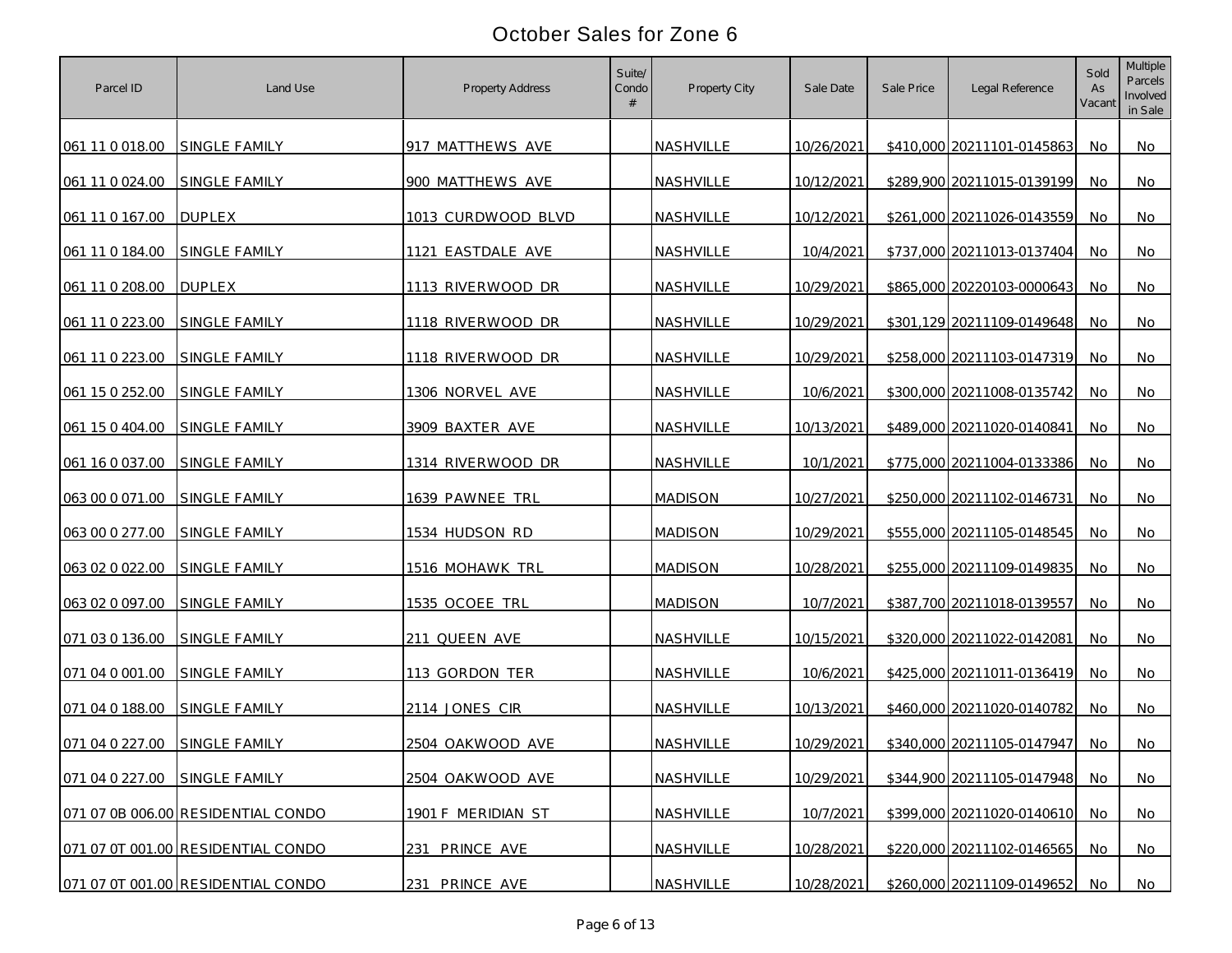| Parcel ID                     | Land Use                           | Property Address      | Suite/<br>Condo<br># | Property City    | Sale Date  | Sale Price | Legal Reference               | Sold<br>As<br>Vacant | Multiple<br>Parcels<br>Involved<br>in Sale |
|-------------------------------|------------------------------------|-----------------------|----------------------|------------------|------------|------------|-------------------------------|----------------------|--------------------------------------------|
| 071 08 0 026.00               | SINGLE FAMILY                      | 315 DUKE ST           |                      | NASHVILLE        | 10/29/2021 |            | \$600,000 20211102-0146630    | No.                  | No                                         |
| 071 08 0 357.00               | SINGLE FAMILY                      | 519 EDWIN ST          |                      | NASHVILLE        | 10/4/2021  |            | \$440,000 20211007-0134664    | No                   | No                                         |
| 071 08 0 390.00               | <b>SINGLE FAMILY</b>               | 120 MINNETTE CT       |                      | NASHVILLE        | 10/1/2021  |            | \$355,000 20211006-0134534    | No                   | No                                         |
| 071 11 0 078.00               | SINGLE FAMILY                      | 305 EDITH AVE         |                      | NASHVILLE        | 10/27/2021 |            | \$392,000 20211108-0148650    | No                   | No                                         |
| 071 11 0 139.00               | <b>SINGLE FAMILY</b>               | 326 MARSHALL ST       |                      | NASHVILLE        | 10/4/2021  |            | \$290,000 20211008-0135717    | No                   | No                                         |
|                               | 071 12 0E 023.00 RESIDENTIAL CONDO | 1146 HARMONY WAY      |                      | <b>NASHVILLE</b> | 10/12/2021 |            | \$595,000 20211014-0138225    | No                   | No                                         |
|                               | 071 12 0E 024.00 RESIDENTIAL CONDO | 1148 HARMONY WAY      |                      | NASHVILLE        | 10/12/2021 |            | \$585,000 20211014-0138215    | No                   | No                                         |
|                               | 071 12 0E 025.00 RESIDENTIAL CONDO | 1150 HARMONY WAY      |                      | NASHVILLE        | 10/14/2021 |            | \$585,000 20211018-0139312    | No.                  | No                                         |
|                               | 071 12 0E 026.00 RESIDENTIAL CONDO | 1152 HARMONY WAY      |                      | NASHVILLE        | 10/18/2021 |            | \$585,000 20211020-0140756    | No                   | No                                         |
|                               | 071 12 0E 031.00 RESIDENTIAL CONDO | 1145 HARMONY WAY      |                      | NASHVILLE        | 10/29/2021 |            | \$549,900 20211102-0146457    | No.                  | No                                         |
|                               | 071 12 0E 035.00 RESIDENTIAL CONDO | HARMONY WAY<br>1131   |                      | NASHVILLE        | 10/7/2021  |            | \$700,000 20211013-0137344    | No.                  | No                                         |
|                               | 071 14 0H 001.00 RESIDENTIAL CONDO | 6 A FERN AVE          |                      | NASHVILLE        | 10/15/2021 |            | \$750,000 20211101-0145998    | No.                  | No                                         |
|                               | 071 14 0Q 001.00 RESIDENTIAL CONDO | 20 A FERN AVE         |                      | NASHVILLE        | 10/22/2021 |            | \$908,000 20211029-0145539    | No                   | No                                         |
|                               | 071 14 0Q 002.00 RESIDENTIAL CONDO | 20 B FERN AVE         |                      | NASHVILLE        | 10/22/2021 |            | \$908,000 20211029-0145544    | No                   | No                                         |
|                               | 071 14 0R 001.00 RESIDENTIAL CONDO | 22 FERN AVE           |                      | NASHVILLE        | 10/22/2021 |            | \$908,000 20211029-0145553    | No                   | No                                         |
|                               | 071 14 0R 002.00 RESIDENTIAL CONDO | 24 FERN AVE           |                      | NASHVILLE        | 10/22/2021 |            | \$946,000 20211029-0145556    | No                   | No                                         |
| 071 15 0 285.00               | SINGLE FAMILY                      | 1216 JOSEPH AVE       |                      | NASHVILLE        | 10/6/2021  |            | \$422,000 20211011-0136157    | No                   | No                                         |
| 071 15 0 337.00               | SINGLE FAMILY                      | 1219 N 2ND ST         |                      | NASHVILLE        | 10/22/2021 |            | \$740,000 20211027-0144513    | No.                  | No                                         |
| 071 15 0 420.00 SINGLE FAMILY |                                    | 1221 PENNOCK AVE      |                      | NASHVILLE        | 10/15/2021 |            | \$468,000 20211020-0140947    | No.                  | No                                         |
|                               | 071 15 0Q 002.00 RESIDENTIAL CONDO | 217 B EASTMORELAND ST |                      | NASHVILLE        | 10/21/2021 |            | \$580,000 20211027-0144232    | No                   | No                                         |
| 071 16 0 397.00 SINGLE FAMILY |                                    | 1351 ROSEDALE CT      |                      | NASHVILLE        | 10/4/2021  |            | \$370,000 20211008-0135783    | No                   | No                                         |
|                               | 071 16 0A 009.00 RESIDENTIAL CONDO | 1302 A MONTGOMERY AVE |                      | <b>NASHVILLE</b> | 10/28/2021 |            | \$500,000 20211103-0147416 No |                      | No                                         |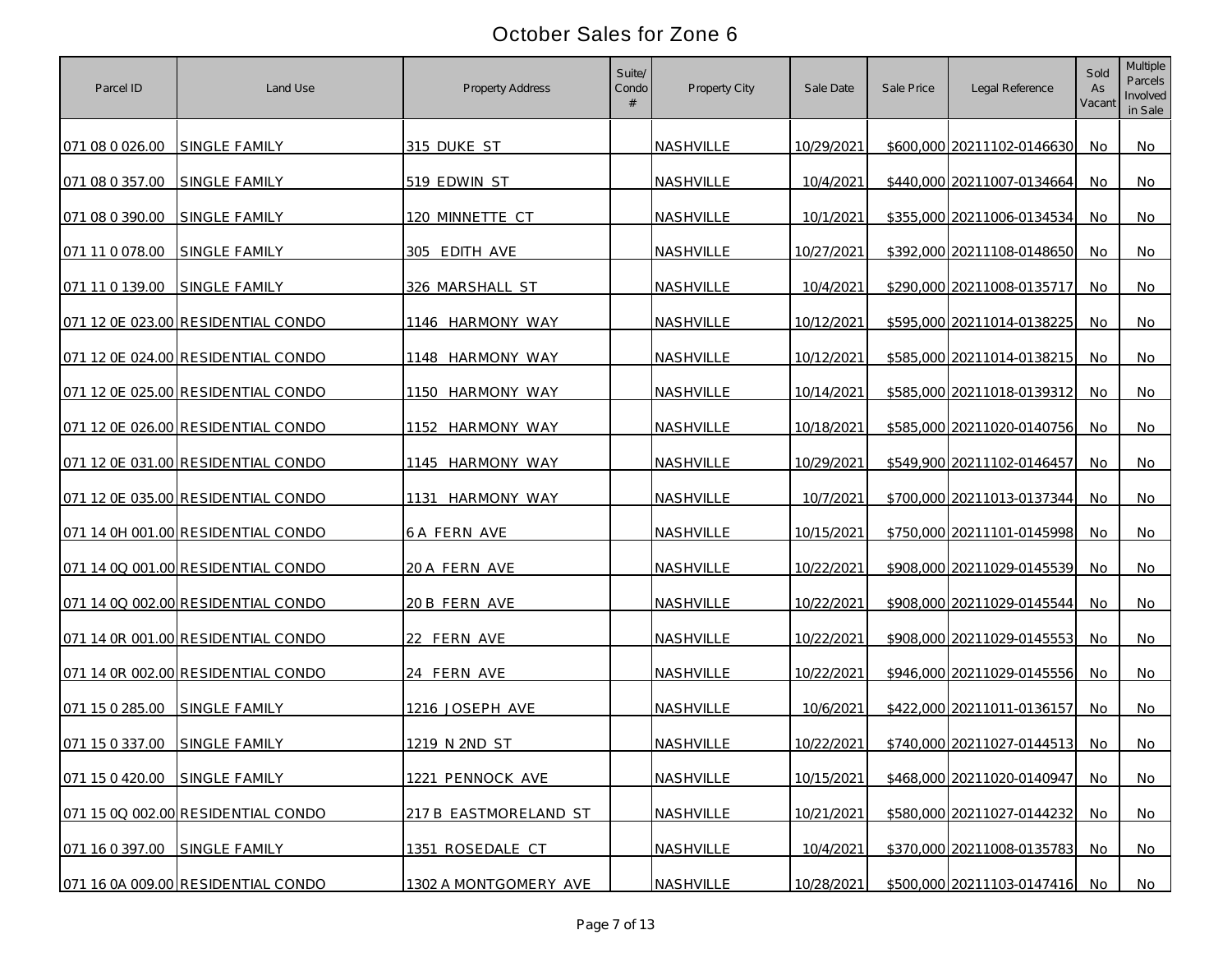| Parcel ID       | Land Use                           | Property Address   | Suite/<br>Condo<br># | Property City | Sale Date  | Sale Price | Legal Reference            | Sold<br>As<br>Vacant | Multiple<br>Parcels<br>Involved<br>in Sale |
|-----------------|------------------------------------|--------------------|----------------------|---------------|------------|------------|----------------------------|----------------------|--------------------------------------------|
| 072 01 0 039.00 | SINGLE FAMILY                      | 2553 BETHWOOD DR   |                      | NASHVILLE     | 10/12/2021 |            | \$423,000 20220113-0005289 | No.                  | No                                         |
| 072 03 0 050.00 | SINGLE FAMILY                      | 1214 STRATFORD AVE |                      | NASHVILLE     | 10/7/2021  |            | \$500,000 20211011-0136262 | No                   | No                                         |
| 072 03 0 091.00 | SINGLE FAMILY                      | 1319 MCCHESNEY AVE |                      | NASHVILLE     | 10/8/2021  |            | \$640,500 20211013-0137733 | No                   | No                                         |
| 072 03 0 132.00 | SINGLE FAMILY                      | 1208 MCCHESNEY AVE |                      | NASHVILLE     | 10/20/2021 |            | \$325,000 20211025-0142607 | No                   | No                                         |
| 072 03 0 392.00 | SINGLE FAMILY                      | 1301 SHELTON AVE   |                      | NASHVILLE     | 10/12/2021 |            | \$650,000 20211013-0137861 | No                   | No                                         |
| 072 04 0 047.00 | SINGLE FAMILY                      | 1424 SHELTON AVE   |                      | NASHVILLE     | 10/15/2021 |            | \$315,000 20211020-0141102 | No                   | No                                         |
|                 | 072 05 OL 312.00 RESIDENTIAL CONDO | 1041 E TRINITY LN  |                      | 312 NASHVILLE | 10/1/2021  |            | \$270,000 20211005-0134006 | No                   | No                                         |
| 072 06 0 289.00 | <b>SINGLE FAMILY</b>               | 2912 DAVIS AVE     |                      | NASHVILLE     | 10/14/2021 |            | \$275,000 20211022-0141880 | No.                  | No                                         |
|                 | 072 06 1D 002.00 RESIDENTIAL CONDO | 3204 ANDERSON PL   |                      | NASHVILLE     | 10/29/2021 |            | \$545,000 20211109-0149749 | No                   | No                                         |
|                 | 072 06 3B 002.00 RESIDENTIAL CONDO | 952 THOMAS AVE     |                      | NASHVILLE     | 10/29/2021 |            | \$540,000 20211101-0145980 | No.                  | No                                         |
| 072 07 0 113.00 | <b>SINGLE FAMILY</b>               | 1411 KIRKLAND AVE  |                      | NASHVILLE     | 10/4/2021  |            | \$381,000 20211008-0135252 | No.                  | No                                         |
| 072 07 0 271.00 | <b>SINGLE FAMILY</b>               | 2313 RIVERSIDE DR  |                      | NASHVILLE     | 10/7/2021  |            | \$485,000 20211013-0137360 | No.                  | No                                         |
|                 | 072 07 0N 001.00 RESIDENTIAL CONDO | 1228 MCGAVOCK PIKE |                      | NASHVILLE     | 10/15/2021 |            | \$737,882 20211021-0141178 | No                   | No                                         |
|                 | 072 07 0N 002.00 RESIDENTIAL CONDO | 1230 MCGAVOCK PIKE |                      | NASHVILLE     | 10/28/2021 |            | \$850,000 20211103-0146953 | No                   | No                                         |
| 072 08 0 153.00 | <b>SINGLE FAMILY</b>               | 2245 STRATFORD AVE |                      | NASHVILLE     | 10/29/2021 |            | \$350,000 20211117-0153257 | No                   | No                                         |
| 072 08 0 199.00 | <b>SINGLE FAMILY</b>               | 2310 FERNWOOD DR   |                      | NASHVILLE     | 10/29/2021 |            | \$420,000 20211103-0147153 | No                   | No                                         |
| 072 09 0 128.00 | <b>SINGLE FAMILY</b>               | 1007 SPAIN AVE     |                      | NASHVILLE     | 10/4/2021  |            | \$299,000 20211007-0134836 | No                   | No                                         |
| 072 09 0 213.00 | SINGLE FAMILY                      | 825 DELMAS AVE     |                      | NASHVILLE     | 10/28/2021 |            | \$400,000 20211109-0149371 | No.                  | No                                         |
| 072 09 0 216.00 | SINGLE FAMILY                      | 2807 GEAR ST       |                      | NASHVILLE     | 10/11/2021 |            | \$405,000 20211020-0140540 | No.                  | No                                         |
| 072 09 0 395.00 | SINGLE FAMILY                      | 1019 CAROLYN AVE   |                      | NASHVILLE     | 10/4/2021  |            | \$550,000 20211006-0134217 | No                   | No                                         |
|                 | 072 09 0A 004.00 RESIDENTIAL CONDO | 2715 B GEAR ST     |                      | NASHVILLE     | 10/13/2021 |            | \$316,900 20211019-0140337 | No                   | No                                         |
|                 | 072 09 1L 001.00 RESIDENTIAL CONDO | 812 DELMAS AVE     |                      | NASHVILLE     | 10/18/2021 |            | \$598,000 20211022-0141894 | No                   | No                                         |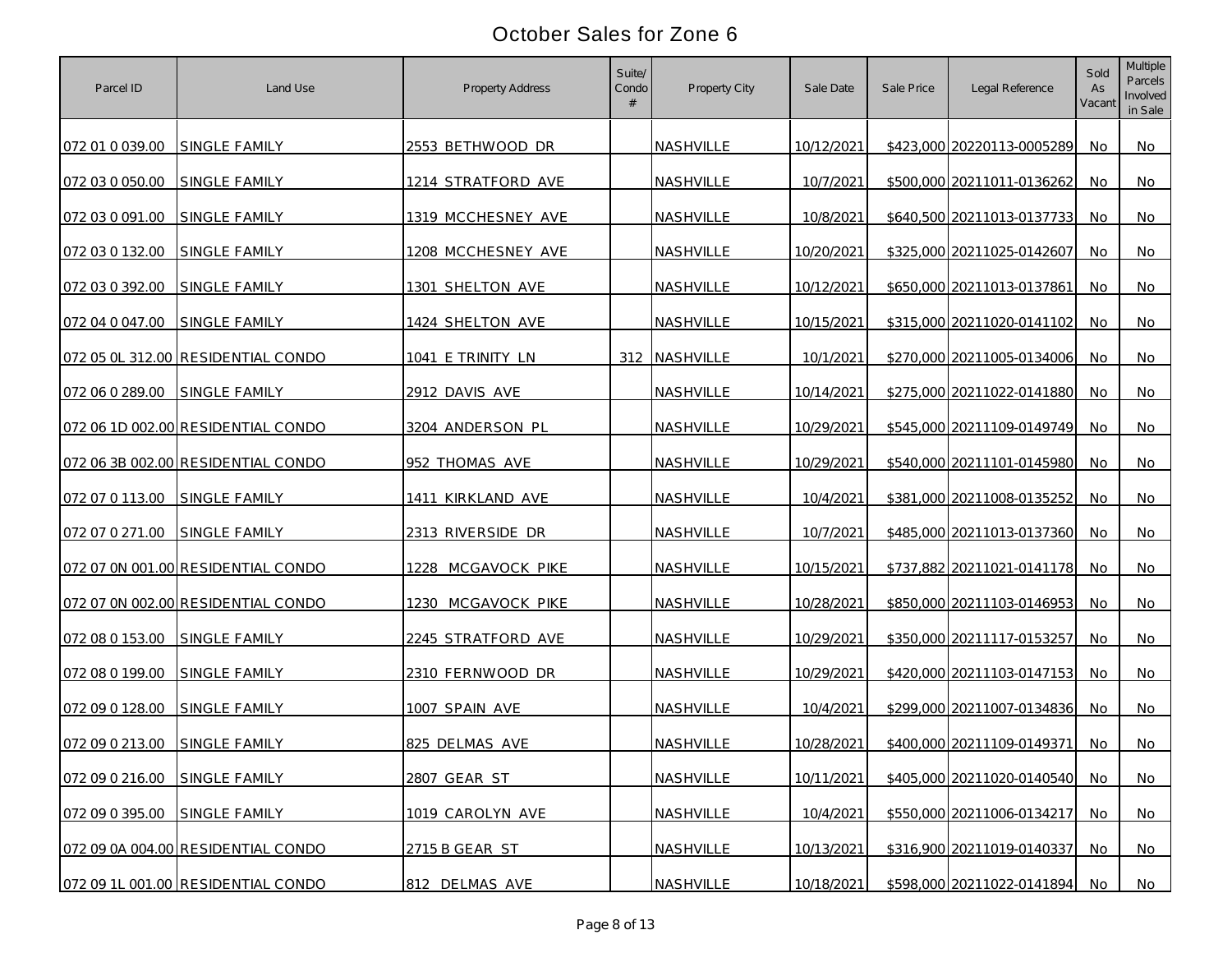| Parcel ID                     | Land Use                                 | Property Address    | Suite/<br>Condo | Property City    | Sale Date  | Sale Price | Legal Reference            | Sold<br>As<br>Vacant | Multiple<br>Parcels<br>Involved<br>in Sale |
|-------------------------------|------------------------------------------|---------------------|-----------------|------------------|------------|------------|----------------------------|----------------------|--------------------------------------------|
|                               | 072 09 2G 001.00 RESIDENTIAL CONDO       | 908 A BURCHWOOD AVE |                 | <b>NASHVILLE</b> | 10/28/2021 |            | \$586,000 20211105-0148379 | No                   | No                                         |
| 072 10 0 007.00               | <b>SINGLE FAMILY</b>                     | 1027 DOZIER PL      |                 | NASHVILLE        | 10/8/2021  |            | \$425,000 20211011-0136073 | No                   | No                                         |
| 072 10 0 326.00               | SINGLE FAMILY                            | 1627 CHASE ST       |                 | NASHVILLE        | 10/7/2021  |            | \$475,000 20211013-0137656 | No                   | No                                         |
|                               | 072 10 0X 002.00 RESIDENTIAL CONDO       | 2904 A DAVIS AVE    |                 | NASHVILLE        | 10/21/2021 |            | \$650,000 20211028-0145097 | No                   | No                                         |
|                               | 072 10 1A 064.00 RESIDENTIAL CONDO       | 1118 LITTON AVE     | 302             | NASHVILLE        | 10/1/2021  |            | \$305,000 20211021-0141397 | No                   | No                                         |
|                               | 072 10 1A 068.00 RESIDENTIAL CONDO       | 1118 LITTON AVE     |                 | 104 NASHVILLE    | 10/1/2021  |            | \$222,000 20211011-0136401 | No.                  | No                                         |
|                               | 072 10 4G 001.00 RESIDENTIAL CONDO       | 1325 OTAY ST        |                 | <b>NASHVILLE</b> | 10/4/2021  |            | \$580,000 20211007-0134772 | No.                  | No                                         |
| 072 11 0 392.00               | <b>SINGLE FAMILY</b>                     | 1613 ESSEX AVE      |                 | NASHVILLE        | 10/25/2021 |            | \$356,000 20211026-0143775 | No                   | No                                         |
| 072 11 0 410.00               | VACANT RESIDENTIAL LAND                  | 1806 RIVERSIDE DR   |                 | NASHVILLE        | 10/15/2021 |            | \$255,000 20211020-0140718 | Yes                  | No                                         |
| 072 11 0 426.00               | <b>DUPLEX</b>                            | 2123 RIVERSIDE DR   |                 | NASHVILLE        | 10/8/2021  |            | \$300,000 20211018-0139757 | No.                  | No                                         |
| 072 11 0 463.00               | SINGLE FAMILY                            | 1808 SHERWOOD LN    |                 | NASHVILLE        | 10/15/2021 |            | \$415,000 20211019-0140162 | No.                  | No                                         |
| 072 11 0 464.00               | <b>SINGLE FAMILY</b>                     | 1806 SHERWOOD LN    |                 | NASHVILLE        | 10/15/2021 |            | \$400,000 20211028-0145026 | No                   | No                                         |
|                               | 072 11 00 002.00 RESIDENTIAL CONDO       | 2405 A BRANCH ST    |                 | <b>NASHVILLE</b> | 10/28/2021 |            | \$475,000 20211029-0145397 | No                   | No                                         |
|                               | 072 11 1Y 001.00 RESIDENTIAL CONDO       | 1423 LITTON AVE     |                 | NASHVILLE        | 10/29/2021 |            | \$659,000 20211102-0146654 | No                   | No                                         |
|                               | 072 11 1Y 002.00 RESIDENTIAL CONDO       | 1425 LITTON AVE     |                 | NASHVILLE        | 10/29/2021 |            | \$649,900 20211103-0147308 | No                   | No                                         |
|                               | 072 11 1Z 002.00 RESIDENTIAL CONDO       | 1416 B HUFFINE ST   |                 | NASHVILLE        | 10/8/2021  |            | \$589,900 20211013-0137715 | No                   | No                                         |
|                               | 072 11 2P 002.00 VACANT RESIDENTIAL LAND | 1603 B LITTON AVE   |                 | NASHVILLE        | 10/28/2021 |            | \$89,900 20211112-0150801  | Yes                  | No                                         |
|                               | 072 11 4N 001.00 RESIDENTIAL CONDO       | 1806 A SHERWOOD LN  |                 | NASHVILLE        | 10/15/2021 |            | \$400,000 20211028-0145026 | No.                  | Yes                                        |
|                               | 072 11 4N 002.00 VACANT RESIDENTIAL LAND | 1806 B SHERWOOD LN  |                 | NASHVILLE        | 10/15/2021 |            | \$400,000 20211028-0145026 | <b>No</b>            | Yes                                        |
| 072 12 0 089.00               | SINGLE FAMILY                            | 2205 PINEWOOD RD    |                 | NASHVILLE        | 10/13/2021 |            | \$425,000 20211018-0139279 | No                   | <b>No</b>                                  |
| 072 12 0 298.00               | <b>SINGLE FAMILY</b>                     | 1812 CLOVERLEAF DR  |                 | NASHVILLE        | 10/5/2021  |            | \$640,000 20211007-0134923 | No.                  | No                                         |
| 072 13 0 280.00 SINGLE FAMILY |                                          | 817 DOUGLAS AVE     |                 | NASHVILLE        | 10/14/2021 |            | \$287,000 20211018-0139384 | No                   | No                                         |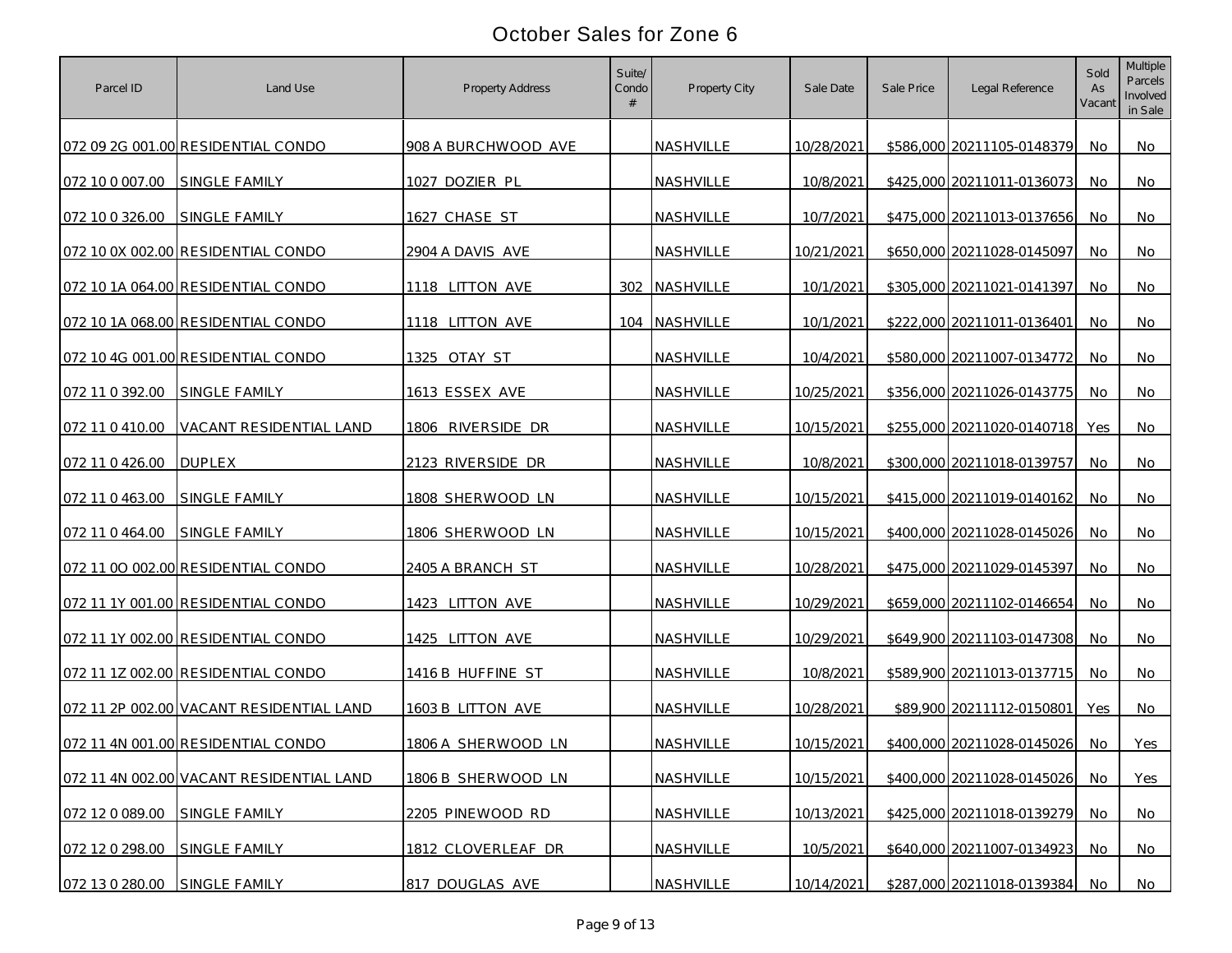| Parcel ID                     | Land Use                                 | Property Address       | Suite/<br>Condo | Property City    | Sale Date  | Sale Price | Legal Reference               | Sold<br>As<br>Vacant | Multiple<br>Parcels<br>Involved<br>in Sale |
|-------------------------------|------------------------------------------|------------------------|-----------------|------------------|------------|------------|-------------------------------|----------------------|--------------------------------------------|
|                               | 072 13 0 456.00 VACANT RESIDENTIAL LAND  | 953 CAHAL AVE          |                 | NASHVILLE        | 10/8/2021  |            | \$450,000 20211015-0138671    | Yes                  | No                                         |
|                               | 072 13 0N 001.00 RESIDENTIAL CONDO       | 2439 INGA ST           |                 | NASHVILLE        | 10/29/2021 |            | \$507,500 20211115-0151936    | No                   | No                                         |
|                               | 072 13 2H 001.00 VACANT RESIDENTIAL LAND | 953 A CAHAL AVE        |                 | NASHVILLE        | 10/8/2021  |            | \$450,000 20211015-0138671    | Yes                  | Yes                                        |
|                               | 072 13 2H 002.00 VACANT RESIDENTIAL LAND | 953 B CAHAL AVE        |                 | NASHVILLE        | 10/8/2021  |            | \$450,000 20211015-0138671    | Yes                  | Yes                                        |
|                               | 072 14 3K 002.00 RESIDENTIAL CONDO       | 1511 A STRAIGHTWAY AVE |                 | <b>NASHVILLE</b> | 10/7/2021  |            | \$555,000 20211011-0136623    | No                   | No                                         |
|                               | 072 14 3Q 001.00 RESIDENTIAL CONDO       | 1504 WARD AVE          |                 | NASHVILLE        | 10/13/2021 |            | \$675,000 20211018-0139775    | No                   | No                                         |
| 072 15 0 166.00               | <b>SINGLE FAMILY</b>                     | 1605 PORTER AVE        |                 | NASHVILLE        | 10/8/2021  |            | \$379,999 20211012-0136747    | No                   | No                                         |
| 072 15 0 348.00               | SINGLE FAMILY                            | 103 MCKENNELL DR       |                 | NASHVILLE        | 10/19/2021 |            | \$456,000 20211021-0141539    | No.                  | No                                         |
|                               | 072 15 0M 002.00 RESIDENTIAL CONDO       | 2123 B BURNS ST        |                 | NASHVILLE        | 10/1/2021  |            | \$500,000 20211006-0134583    | No                   | No                                         |
| 072 16 0 029.00 SINGLE FAMILY |                                          | 1915 BERKSHIRE DR      |                 | NASHVILLE        | 10/28/2021 |            | \$650,000 20211029-0145754    | No.                  | No                                         |
| 072 16 0 147.00               | <b>SINGLE FAMILY</b>                     | 1912 SHERIDAN RD       |                 | <b>NASHVILLE</b> | 10/14/2021 |            | \$325,000 20211018-0139345    | No.                  | No                                         |
| 072 16 0 168.00               | <b>SINGLE FAMILY</b>                     | 1516 PRESTON DR        |                 | NASHVILLE        | 10/29/2021 |            | \$420,000 20211110-0150391    | No.                  | No                                         |
|                               | 072 16 3P 001.00 RESIDENTIAL CONDO       | 1912 SHERIDAN RD       |                 | <b>NASHVILLE</b> | 10/14/2021 |            | \$325,000 20211018-0139345    | No                   | Yes                                        |
|                               | 072 16 3P 002.00 VACANT RESIDENTIAL LAND | 1428 PRESTON DR        |                 | NASHVILLE        | 10/14/2021 |            | \$325,000 20211018-0139345    | No                   | Yes                                        |
|                               | 072 16 4R 001.00 RESIDENTIAL CONDO       | 2102 A SHERIDAN RD     |                 | NASHVILLE        | 10/13/2021 |            | \$765,000 20211025-0142867    | No                   | No                                         |
| 073 01 0 010.00               | SINGLE FAMILY                            | 2014 MCGAVOCK PIKE     |                 | NASHVILLE        | 10/8/2021  |            | \$368,000 20211018-0139758    | No                   | No                                         |
| 073 01 0 054.00               | SINGLE FAMILY                            | 1706 RIVERWOOD DR      |                 | NASHVILLE        | 10/6/2021  |            | \$215,000 20211018-0139772    | No.                  | No                                         |
| 073 01 0 064.00 SINGLE FAMILY |                                          | 2008 RIVERWOOD DR      |                 | NASHVILLE        | 10/15/2021 |            | \$360,000 20211020-0140528    | No.                  | No                                         |
| 073 05 0 148.00 SINGLE FAMILY |                                          | 2207 COOPER LN         |                 | NASHVILLE        | 10/8/2021  |            | \$317,500 20211012-0137189    | No.                  | No                                         |
| 073 09 0 099.00               | SINGLE FAMILY                            | 1825 WELCOME LN        |                 | NASHVILLE        | 10/14/2021 |            | \$510,000 20211020-0140499    | No                   | No                                         |
| 073 09 0 166.00               | SINGLE FAMILY                            | 1996 UPLAND DR         |                 | NASHVILLE        | 10/18/2021 |            | \$400,000 20211021-0141257    | No                   | No                                         |
| 073 13 0 025.00 SINGLE FAMILY |                                          | 1924 VALLEY PARK DR    |                 | NASHVILLE        | 10/14/2021 |            | \$510,000 20211020-0141089 No |                      | No                                         |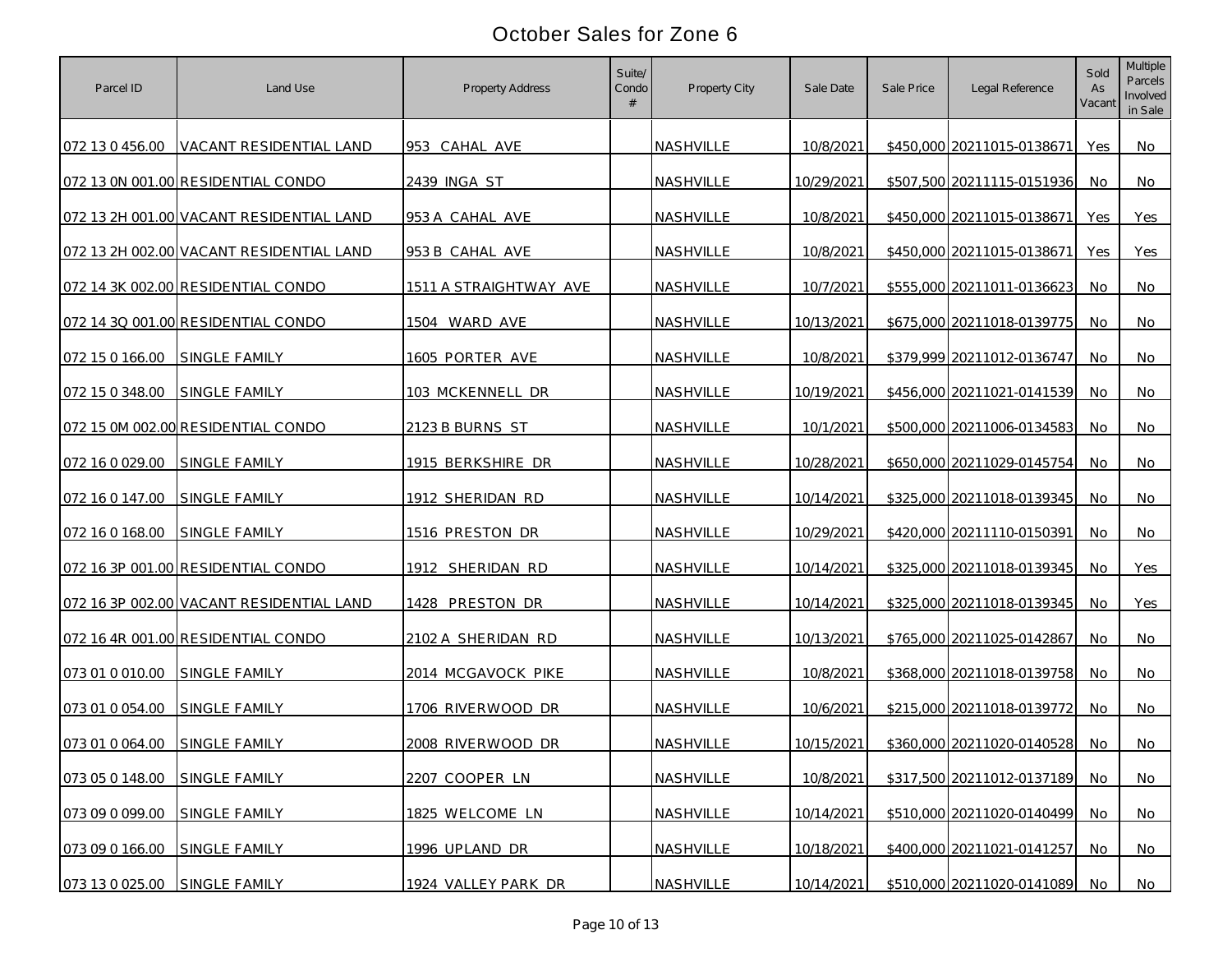| Parcel ID       | Land Use                           | Property Address   | Suite/<br>Condo<br># | Property City    | Sale Date  | Sale Price | Legal Reference               | Sold<br>As<br>Vacant | Multiple<br>Parcels<br>Involved<br>in Sale |
|-----------------|------------------------------------|--------------------|----------------------|------------------|------------|------------|-------------------------------|----------------------|--------------------------------------------|
|                 | 073 13 0U 002.00 RESIDENTIAL CONDO | 1510 B WENDELL AVE |                      | <b>NASHVILLE</b> | 10/12/2021 |            | \$700,000 20211015-0139018    | No.                  | No                                         |
| 082 03 0 083.00 | <b>DUPLEX</b>                      | 906 N 2ND ST       |                      | NASHVILLE        | 10/1/2021  |            | \$300,000 20211007-0134829    | No                   | No                                         |
| 082 03 0 264.00 | SINGLE FAMILY                      | 1017 MERIDIAN ST   |                      | NASHVILLE        | 10/4/2021  |            | \$340,000 20211026-0143916    | No                   | No                                         |
| 082 03 0 311.00 | SINGLE FAMILY                      | 1015 PENNOCK AVE   |                      | NASHVILLE        | 10/22/2021 |            | \$805,467 20211028-0145104    | No                   | No                                         |
| 082 04 0 010.00 | <b>SINGLE FAMILY</b>               | 1102 N 6TH ST      |                      | NASHVILLE        | 10/26/2021 |            | \$501,000 20211027-0144375    | No                   | No                                         |
| 082 07 0 120.00 | SINGLE FAMILY                      | 820 LISCHEY AVE    |                      | NASHVILLE        | 10/13/2021 |            | \$439,000 20211018-0139783    | No                   | No                                         |
| 082 07 0 121.00 | <b>SINGLE FAMILY</b>               | 818 LISCHEY AVE    |                      | NASHVILLE        | 10/15/2021 |            | \$500,102 20211018-0139860    | No                   | No                                         |
| 082 07 0 212.00 | QUADPLEX                           | 528 N 2ND ST       |                      | NASHVILLE        | 10/8/2021  |            | \$675,000 20211018-0139455    | No.                  | No                                         |
| 082 08 0 082.00 | SINGLE FAMILY                      | 704 N 9TH ST       |                      | NASHVILLE        | 10/6/2021  |            | \$254,000 20211011-0136031    | No                   | No                                         |
| 082 08 0 111.00 | <b>SINGLE FAMILY</b>               | 923 W EASTLAND AVE |                      | NASHVILLE        | 10/26/2021 |            | \$525,000 20211029-0145577    | No.                  | No                                         |
| 082 08 0 160.00 | SINGLE FAMILY                      | 615 N 9TH ST       |                      | NASHVILLE        | 10/26/2021 |            | \$475,000 20211029-0145748    | No.                  | No                                         |
|                 | 082 12 0W 001.00 RESIDENTIAL CONDO | 112 N 8TH ST       |                      | NASHVILLE        | 10/28/2021 |            | \$580,000 20211105-0148508    | No.                  | No                                         |
|                 | 082 12 2A 002.00 RESIDENTIAL CONDO | 106 B MYRTLE ST    |                      | NASHVILLE        | 10/6/2021  |            | \$639,000 20211011-0136254    | No                   | No                                         |
|                 | 082 12 2A 004.00 RESIDENTIAL CONDO | 106 D MYRTLE ST    |                      | NASHVILLE        | 10/12/2021 |            | \$629,000 20211021-0141214    | No                   | No                                         |
|                 | 082 15 0A 096.00 RESIDENTIAL CONDO | 2115 YEAMAN PL     | 509                  | NASHVILLE        | 10/15/2021 |            | \$295,000 20211019-0140071    | No                   | No                                         |
| 082 16 0 157.00 | SINGLE FAMILY                      | 926 RUSSELL ST     |                      | NASHVILLE        | 10/1/2021  |            | \$510,000 20211005-0133979    | No                   | No                                         |
| 082 16 0 313.00 | <b>SINGLE FAMILY</b>               | 310 S 7TH ST       |                      | NASHVILLE        | 10/1/2021  |            | \$711,000 20211007-0135028    | No.                  | No                                         |
| 082 16 0 434.00 | SINGLE FAMILY                      | 507 S 9TH ST       |                      | NASHVILLE        | 10/20/2021 |            | \$865,000 20211026-0143505    | No.                  | No                                         |
| 083 01 0 126.00 | SINGLE FAMILY                      | 931 GRANADA AVE    |                      | NASHVILLE        | 10/28/2021 |            | \$316,000 20211103-0146836    | No.                  | No                                         |
| 083 02 0 047.00 | <b>DUPLEX</b>                      | 1405 GREENWOOD AVE |                      | NASHVILLE        | 10/15/2021 |            | \$855,000 20211025-0142594    | No                   | No                                         |
|                 | 083 02 01 001.00 RESIDENTIAL CONDO | 1100 A MATTHEWS PL |                      | NASHVILLE        | 10/13/2021 |            | \$640,000 20211018-0139779    | <b>No</b>            | No                                         |
|                 | 083 02 01 002.00 RESIDENTIAL CONDO | 1100 B MATTHEWS PL |                      | NASHVILLE        | 10/18/2021 |            | \$624,900 20211021-0141340 No |                      | No                                         |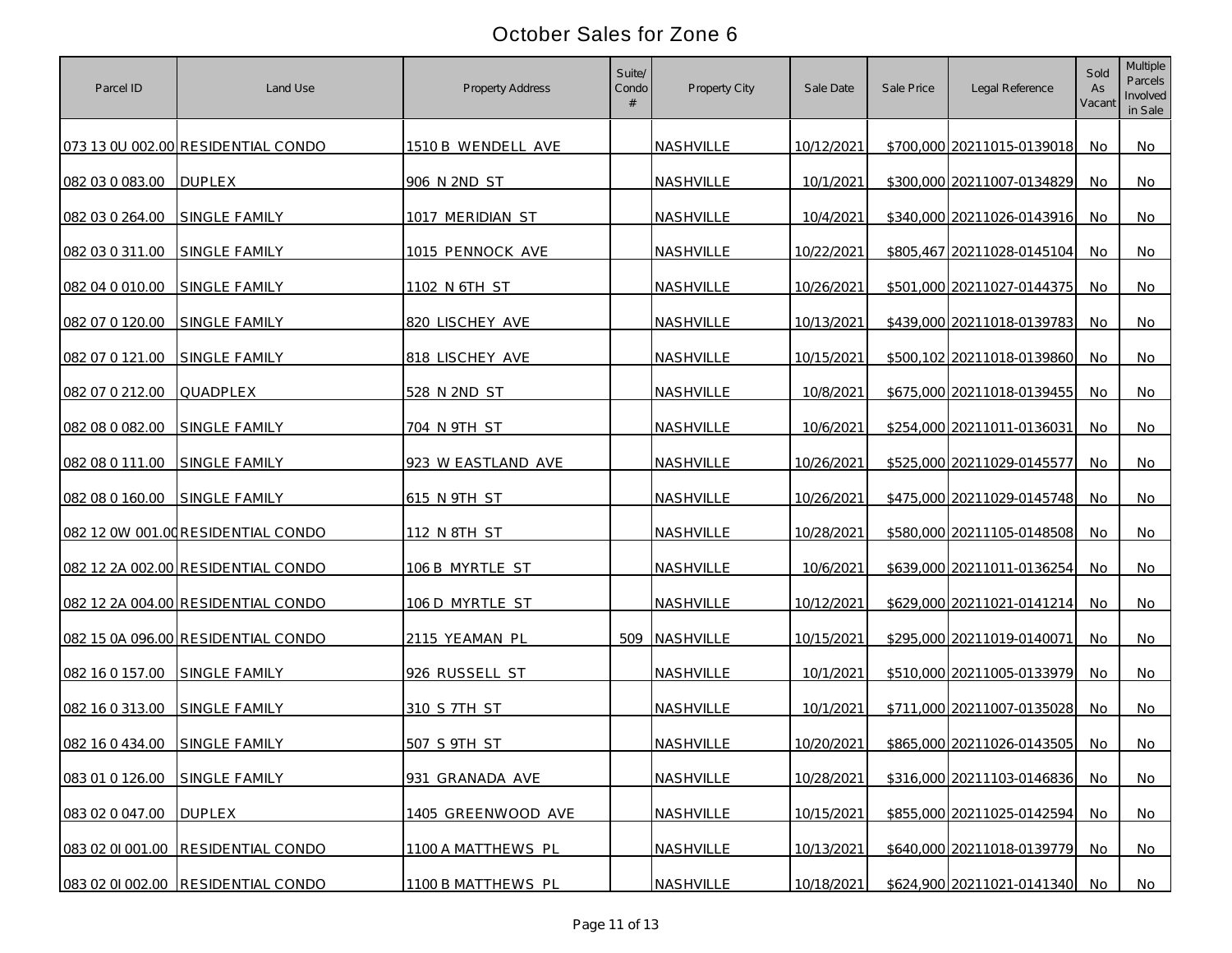| Parcel ID                      | Land Use                                 | Property Address    | Suite/<br>Condo<br># | Property City | Sale Date  | Sale Price | Legal Reference                        | Sold<br>As<br>Vacant | Multiple<br>Parcels<br>Involved<br>in Sale |
|--------------------------------|------------------------------------------|---------------------|----------------------|---------------|------------|------------|----------------------------------------|----------------------|--------------------------------------------|
|                                | 083 02 0R 001.00 RESIDENTIAL CONDO       | 414 A SCOTT AVE     |                      | NASHVILLE     | 10/8/2021  |            | \$660,000 20211011-0136121             | No.                  | No                                         |
| 083 03 0 116.00                | <b>SINGLE FAMILY</b>                     | 2110 CREIGHTON AVE  |                      | NASHVILLE     | 10/28/2021 |            | \$599,900 20211102-0146776             | No                   | No                                         |
| 083 03 0 366.00                | VACANT RESIDENTIAL LAND                  | 106 ROSEBANK AVE    |                      | NASHVILLE     | 10/15/2021 |            | \$900,000 20211019-0140231             | No                   | No                                         |
|                                | 083 03 0R 004.00 RESIDENTIAL CONDO       | 1421 PORTER RD      | $\overline{4}$       | NASHVILLE     | 10/14/2021 |            | \$650,000 20211020-0141033             | No                   | No                                         |
|                                | 083 03 3F 001.00 RESIDENTIAL CONDO       | 2114 GREENWOOD AVE  |                      | NASHVILLE     | 10/14/2021 |            | \$625,000 20211020-0140580             | No                   | No                                         |
| 083 04 0A 004.00 SINGLE FAMILY |                                          | 2716 GREENSIDE PL   |                      | NASHVILLE     | 10/19/2021 |            | \$600,000 20211022-0142383             | No                   | No                                         |
|                                | 083 04 0Z 001.00 RESIDENTIAL CONDO       | 1204 A ROSEBANK CT  |                      | NASHVILLE     | 10/4/2021  |            | \$675,000 20211007-0134841             | No                   | No                                         |
| 083 05 0 054.00                | SINGLE FAMILY                            | 1033 CHICAMAUGA AVE |                      | NASHVILLE     | 10/26/2021 |            | \$651,000 20211105-0148211             | No.                  | No                                         |
| 083 05 0 108.00                | SINGLE FAMILY                            | 1009 W EASTLAND AVE |                      | NASHVILLE     | 10/13/2021 |            | \$879,900 20211028-0144764             | No                   | No                                         |
|                                | 083 05 01 001.00 RESIDENTIAL CONDO       | 805 A N 12TH ST     |                      | NASHVILLE     | 10/15/2021 |            | \$314,900 20211020-0140480             | No.                  | No                                         |
| 083 06 0 139.00                | SINGLE FAMILY                            | 198 MANCHESTER AVE  |                      | NASHVILLE     |            |            | 10/4/2021 \$1,376,000 20211008-0135687 | No.                  | No                                         |
| 083 06 0 385.00                | SINGLE FAMILY                            | 2004 EASTLAND AVE   |                      | NASHVILLE     | 10/7/2021  |            | \$789,000 20211012-0136971             | No.                  | No                                         |
| 083 07 0 278.00                | SINGLE FAMILY                            | 915 BEECHMONT PL    |                      | NASHVILLE     | 10/25/2021 |            | \$415,000 20211028-0145196             | No                   | No                                         |
|                                | 083 07 3D 001.00 VACANT RESIDENTIAL LAND | 716 A POWERS AVE    |                      | NASHVILLE     | 10/8/2021  |            | \$395,000 20211025-0142645             | Yes                  | Yes                                        |
|                                | 083 07 3D 002.00 VACANT RESIDENTIAL LAND | 716 B POWERS AVE    |                      | NASHVILLE     | 10/8/2021  |            | \$395,000 20211025-0142645             | Yes                  | Yes                                        |
| 083 09 0 294.00                | <b>SINGLE FAMILY</b>                     | 1401 ORDWAY PL      |                      | NASHVILLE     | 10/22/2021 |            | \$950,000 20211027-0144399             | No                   | No                                         |
| 083 10 0 009.00                | <b>SINGLE FAMILY</b>                     | 1514 ORDWAY PL      |                      | NASHVILLE     | 10/6/2021  |            | \$467,500 20211011-0136396             | No                   | No                                         |
| 083 10 0 081.00                | SINGLE FAMILY                            | 404 AVONDALE DR     |                      | NASHVILLE     | 10/4/2021  |            | \$494,000 20211007-0134846             | No.                  | No                                         |
| 083 10 0 186.00                | SINGLE FAMILY                            | 1605 WOODLAND ST    |                      | NASHVILLE     | 10/29/2021 |            | \$925,000 20211101-0145961             | No.                  | No                                         |
| 083 11 0 155.00                | SINGLE FAMILY                            | 265 RIVERSIDE DR    |                      | NASHVILLE     | 10/7/2021  |            | \$360,750 20211008-0135442             | No                   | No                                         |
|                                | 083 11 0G 001.00 RESIDENTIAL CONDO       | 2303 BRITTANY DR    |                      | NASHVILLE     | 10/15/2021 |            | \$649,900 20211019-0140121             | No                   | No                                         |
| 083 13 0 467.00 SINGLE FAMILY  |                                          | 1513 BOSCOBEL ST    |                      | NASHVILLE     | 10/19/2021 |            | \$685,000 20211020-0140892             | No                   | No                                         |